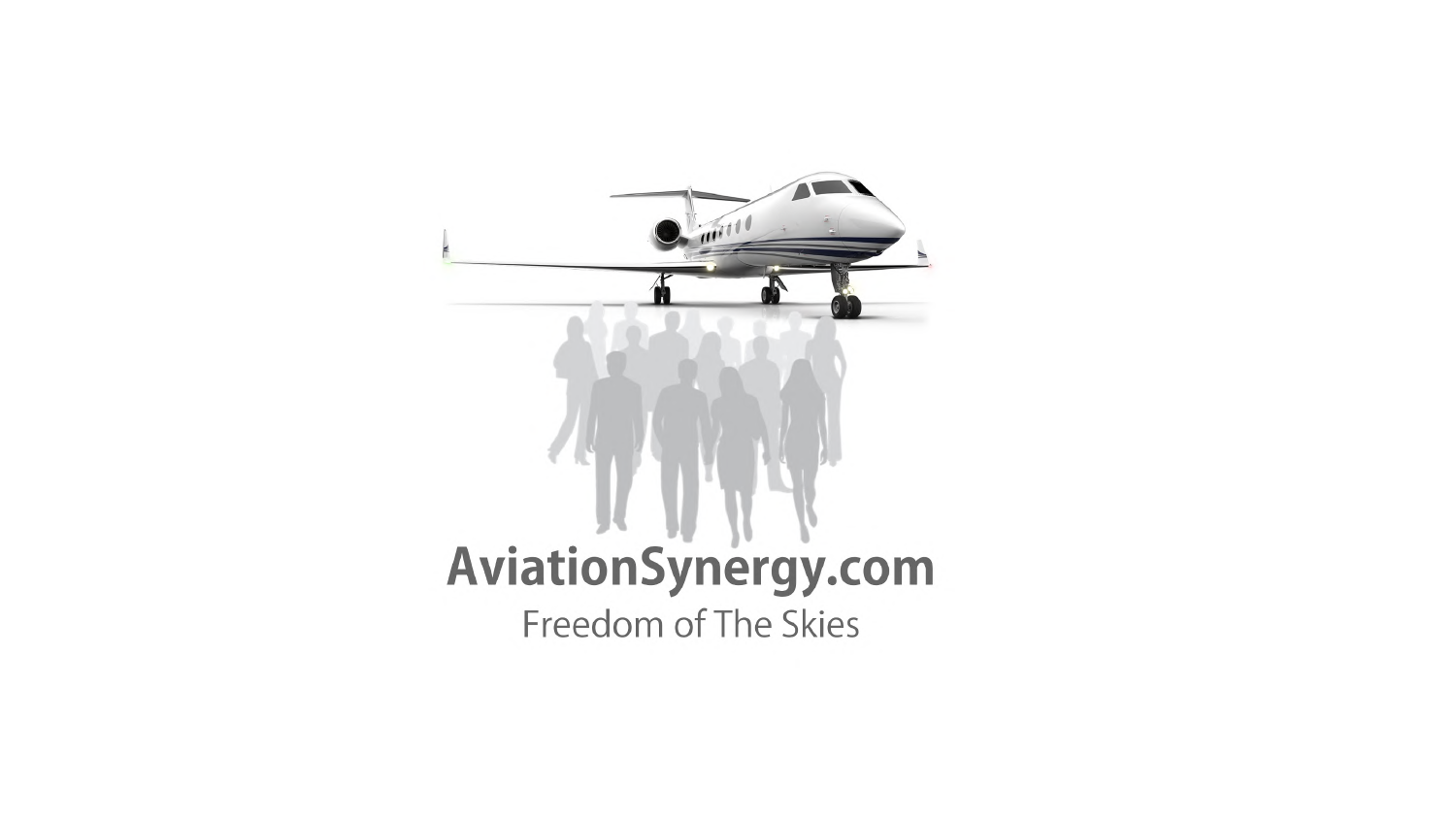# General Overview

Mission Statement The Participants Our Philosophy Business Model Tools & Resources Further Information

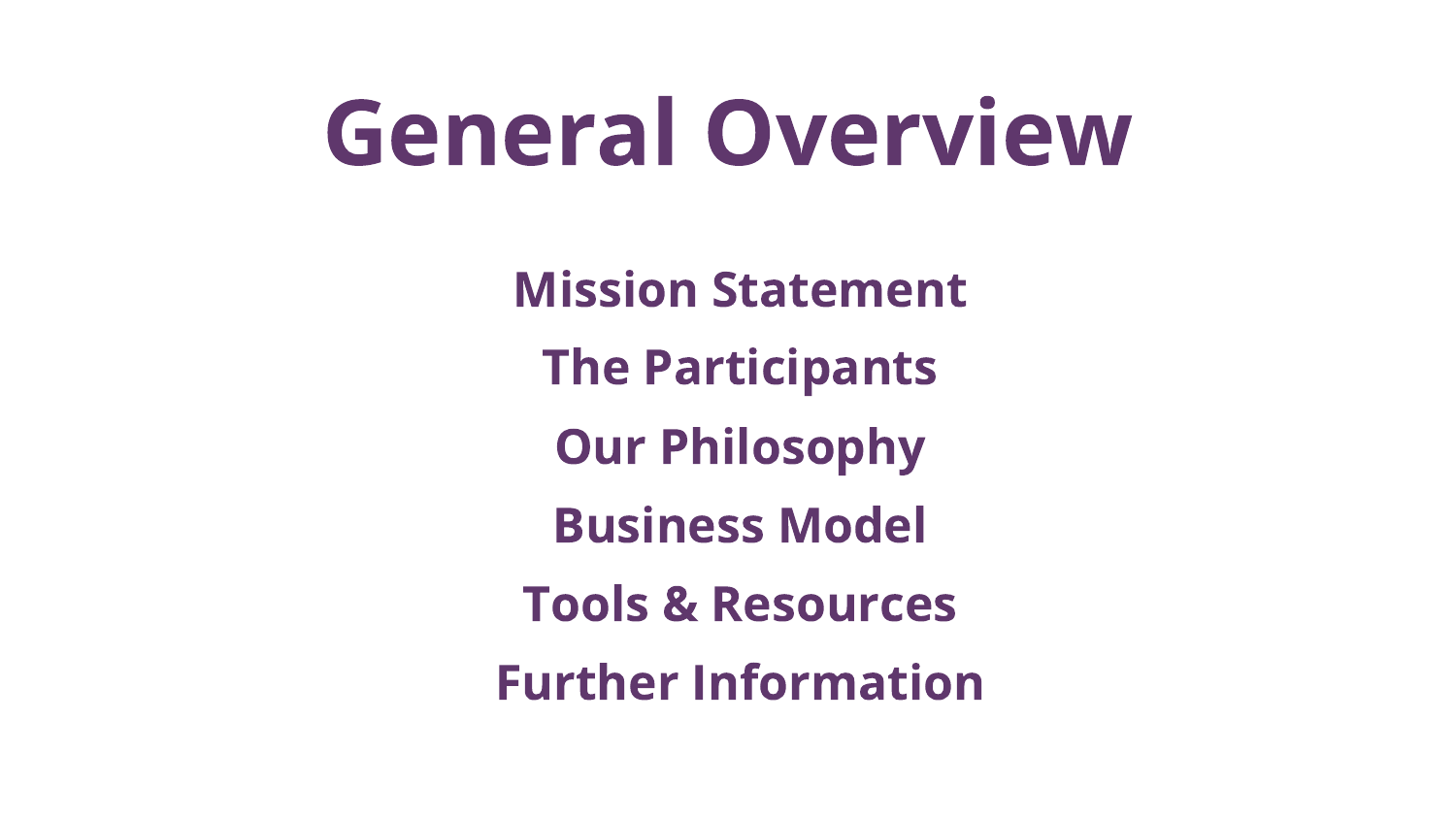#### Mission Statement

A global network of proactive people, who understand that we are largely dependent on each other. By fostering community and creating synergy, we combine all the efforts of many, to focus attention on various causes.

Communicating courteously, meeting online and/or in person, learning how to improve ourselves, and the world around us. Creating a repository of resources, and offering/finding meaningful employment. A job for life.

Working local, thinking global, the mission is to generate residual revenue. Teaching to fish, rather than donate, we believe that charity begins at the cash register. Learn how to earn extra money, while helping worthy causes.

- 
- 
-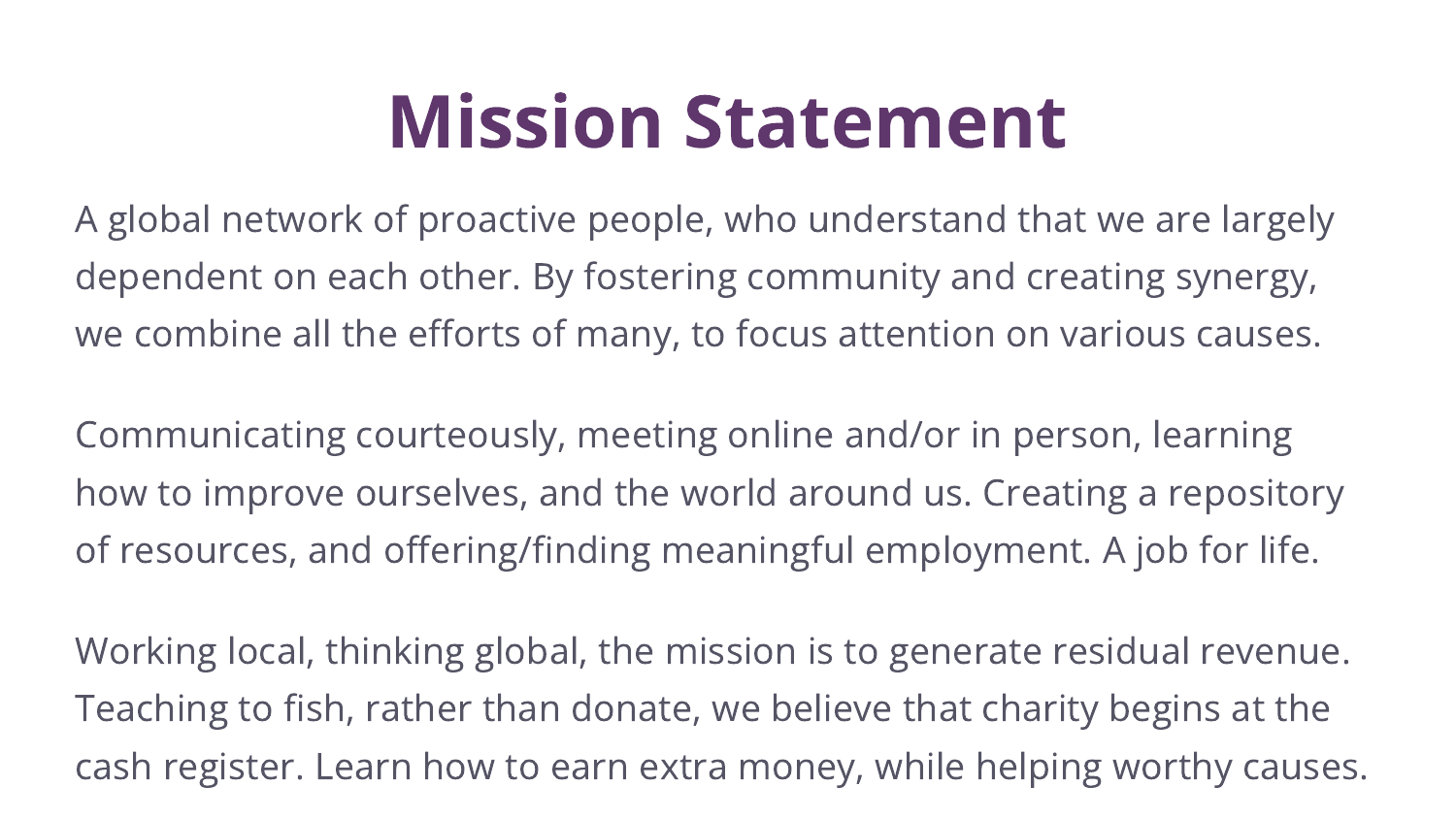### The Participants

Our users consist of scholars, students, employment seekers, those who are employed, but always broke. Single and stay-at-home parents, business owners, managers, administrators, retrenched and retired folks. All of the above can easily be successful super affiliates. Helping to generate residual revenue for themselves, while caring for the world around us. No matter where in the world, nor what you do for a living, ANYONE can participate.

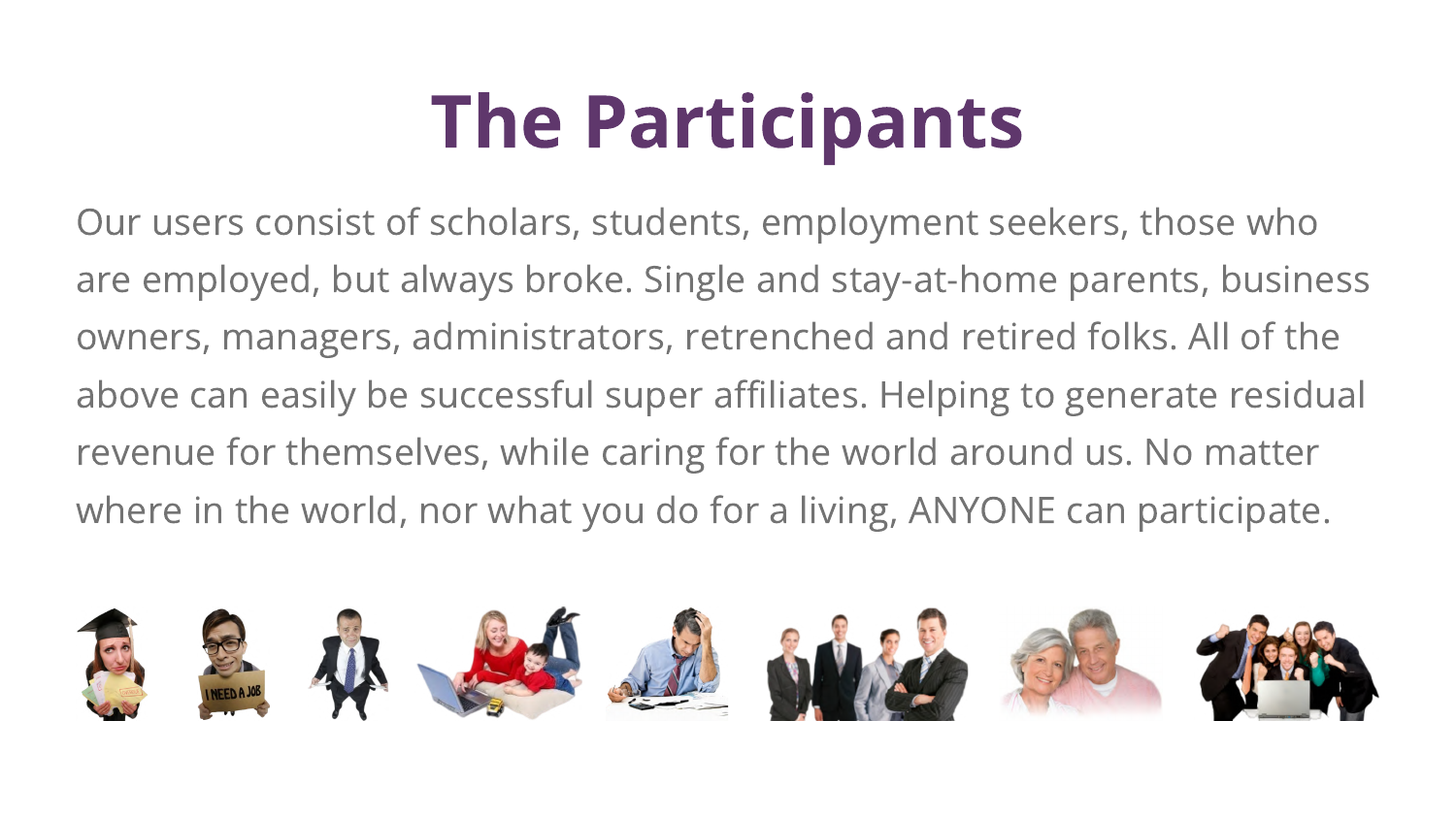## Our Philosophy

In a world increasingly unscrupulous, unethical and disrespectful, we offer a refreshing alternative. Consisting of a courteous global community, social networking, academy, directory, local maps, jobsboard, events, and niche marketplace. All with no MLM, no hype, no donations and no advertising. We carve innovative paths through the InterWeb jungle. Providing better ways for our discerning participants, to prosper harmoniously, together.







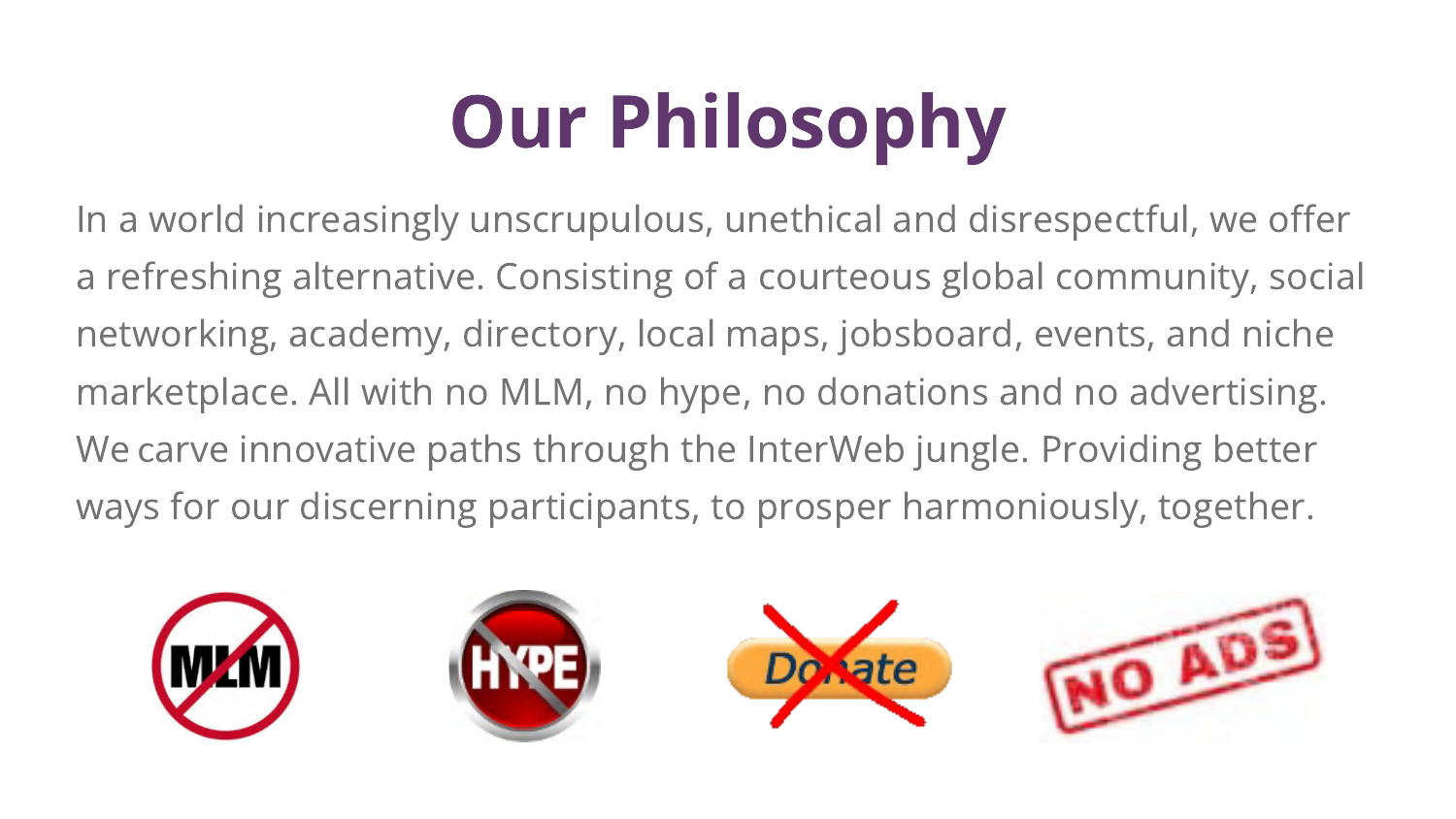#### Business Model

The core of this initiative is revenue sharing. More commonly known as affiliate marketing. Essentially pay-for-performance, whereby merchants compensate affiliates for referring sales. Affiliate programs are technology platforms to track and manage referrals. We sell memberships & services. Affiliates earn residual commissions on successful sales. There is only ONE tier in our affiliate program. No sale, no referral. There are no multiple levels.









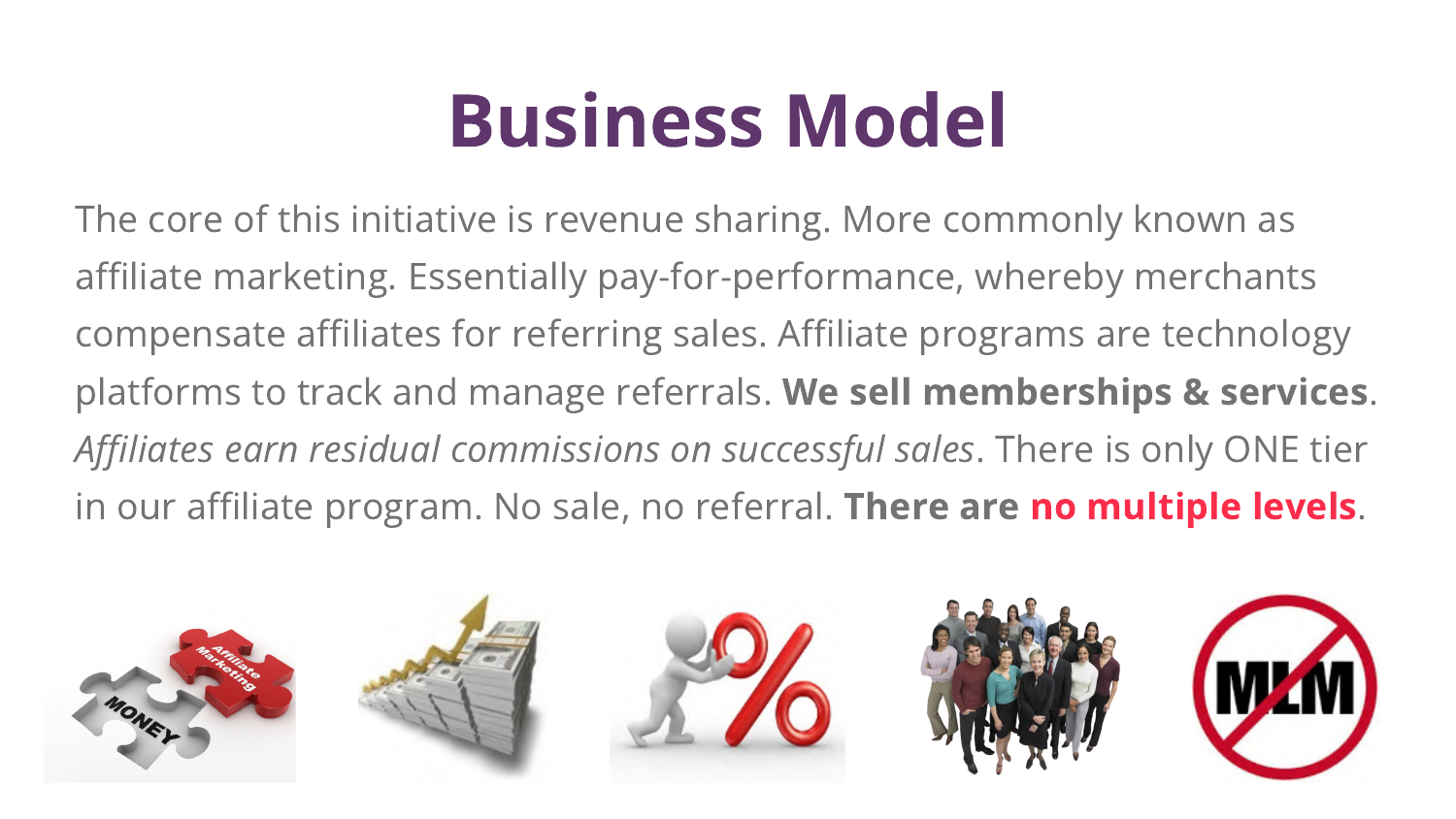### Tools & Resources

In return for a monthly membership fee, our users have access to private community forums, virtual and local social networking. A distance learning academy, directory listings/landing pages and job search/placement board. We facilitate and catalogue events, with centralized calendar. Shop a niche marketplace with regular deals, discounts, digital downloads and courses. The repository continually grows, month after month. All these tools and resources can be used for personal gain, and/or to promote this initiative.

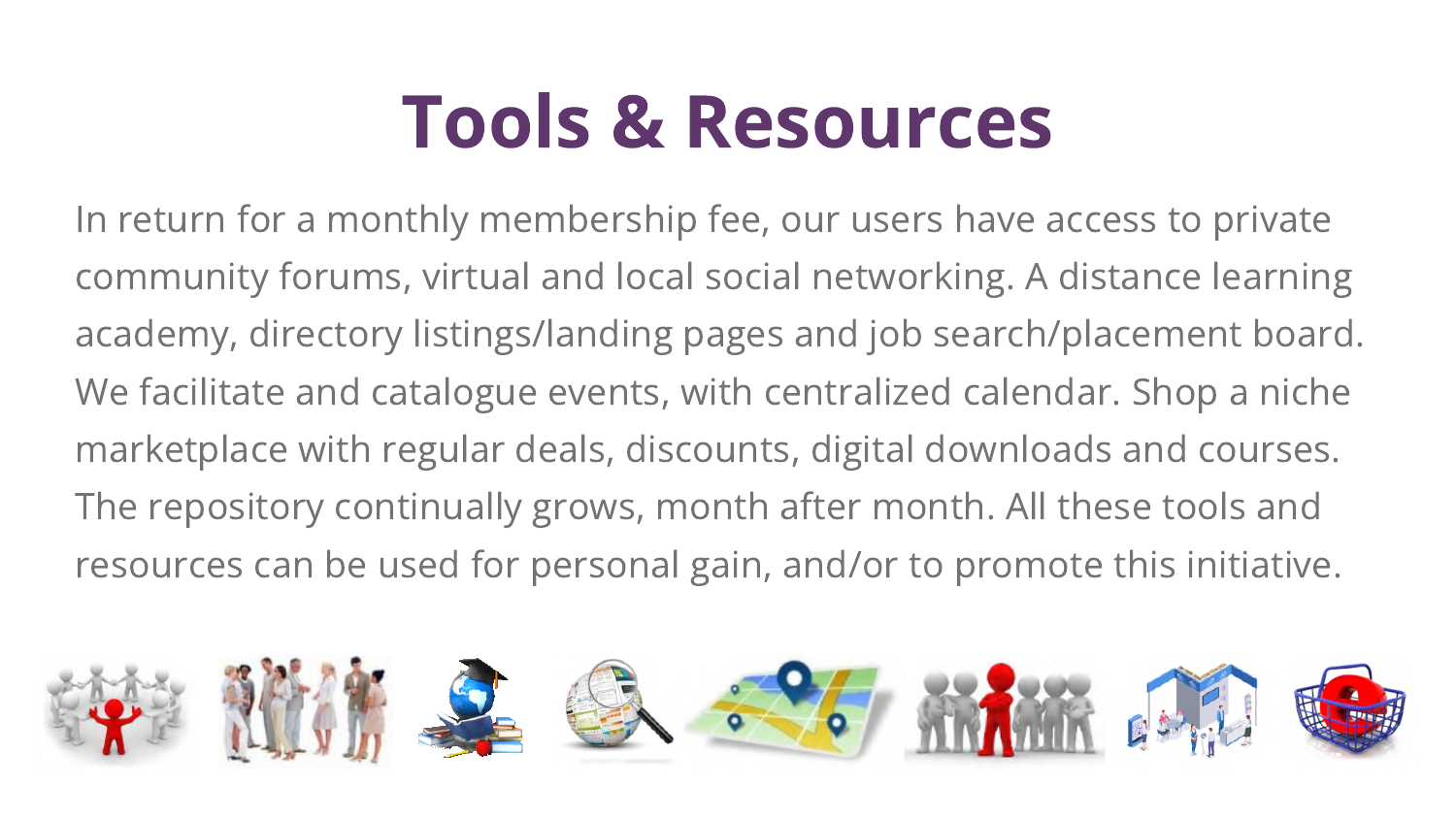#### Further Information

Intended [Audience](https://aviationsynergy.com/presentations/audience/)

The Key [Components](https://aviationsynergy.com/presentations/components/)

[Business](https://aviationsynergy.com/presentations/business/) Pack

[Partner](https://aviationsynergy.com/presentations/partners/) 50/50

[Membership](https://aviationsynergy.com/presentations/benefits/) Benefits

Your [Opportunity](https://aviationsynergy.com/presentations/opportunity/)

Affiliate [Marketing](https://aviationsynergy.com/presentations/affiliates/) Explained